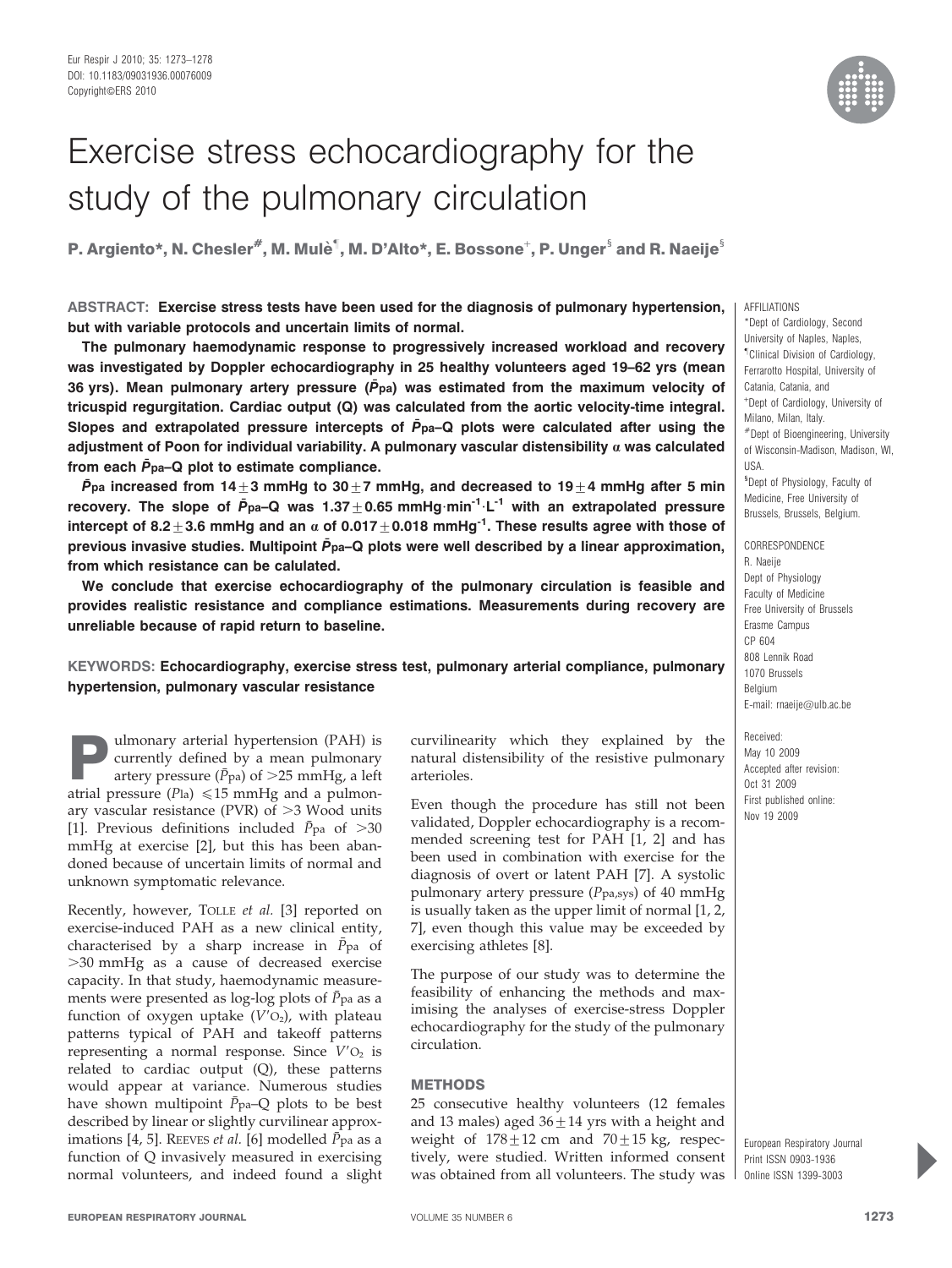approved by the ethical committee of the Erasme University Hospital (Brussels, Belgium). All participants led a healthy lifestyle, undertaking 2–5 h of exercise per week, but none were competitive athletes. Three additional young adult volunteers were excluded at initial screening on the basis of their morphology and difficulty in obtaining sufficient quality echocardiographic measurements at rest.

A standard echocardiographic examination was performed at rest, during exercise, and after 5, 10, 15 and 20 min of recovery. The workload was increased by 20 W every 2 min until the maximum workload tolerated because of dyspnoea and/or leg pain. Echocardiographic measurements were taken during the last minute of each workload. Heart rate (ECG lead) and blood pressure (sphygmomanometry) were recorded at baseline and during the last 15 s of each workload.

Doppler echocardiography was performed with a Vivid 7 ultrasound system (GE Ultrasound, Oslo, Norway) on a semirecumbent cycle ergometer (model 900 EL; Ergoline, Bitz, Germany), as previously described [7]. The exercise table was tilted laterally by  $20^{\circ}$  to  $30^{\circ}$  to the left. O was estimated from left ventricular outflow tract cross sectional area and pulsed Doppler velocity-time integral measurements [9]. Ppa,sys was estimated from a trans-tricuspid gradient calculated from the maximum velocity (V) of continuous Doppler tricuspid regurgitation, as  $4 \times V^2 + 5$  mmHg assigned to right atrial pressure [10].  $\bar{P}_{pa}$  was calculated as  $0.6 \times P_{pa,sys+2}$  [11]. Pla was estimated from the ratio of Doppler mitral E flow-velocity wave and tissue Doppler mitral annulus flow E' early diastolic velocity, i.e.  $Pia=1.9+1.24$  E/E' [12]. PVR was calculated as  $(\bar{P}_{\text{pa}} - P_{\text{la}})/Q$ .

The echocardiographic recordings were stored on optical disks and read by two blinded observers. The intra-observer variabilities were determined on random samples of 10 recordings of five successive measurements obtained in the same subjects at rest and at maximum exercise. Variability was calculated as SD divided by the mean. The inter-observer variabilities were calculated as 1.98 multiplied by the square root of the product of  $SD_1$  by  $SD_1$ .  $SD_1$  and  $SD_2$  are the SD over the means of resting and maximum exercise measurements of  $\bar{P}_{pa}$ and Q performed by the first and the second reader, respectively.

The linearity of  $\bar{P}_{pa}$ –Q curves was analysed qualitatively and quantitatively before and after applying the technique of POON [13] using pooled subject data. Linear regression was used to determine best fit slope and intercept minimising the sum of least square error. Following the study of TOLLE et al. [3], the slopes of two best fit straight line segments were determined for each  $\bar{P}$  pa–Q curve after log-log transformation with a similar technique [14]. Finally, as previously reported, each multipoint  $\bar{P}_{pa}$ –Q plot was fitted to the equation:

$$
\bar{P}_{pa} = \frac{\left[ \left(1 + \alpha P_{la}\right)^{5} + 5\alpha R_{0}Q \right]^{\frac{1}{5}} - 1}{\alpha}
$$

where  $R_0$  is the total PVR at rest, to calculate the distensibility  $\alpha$ as change in diameter per mmHg increase in transmural pressure [6].

Results are presented as mean $\pm$ SD. The statistical analysis consisted of a repeated measure of ANOVA. When the F ratio of ANOVA reached a  $p<0.05$  critical value, paired or unpaired modified t-tests were applied as indicated to compare specific situations [15].

## RESULTS

Good quality signals were available at all levels of exercise in all the subjects. Taking into account the initial exclusion of three subjects, this corresponds to an 88% recovery rate. The intra-observer variabilities for Ppa,sys and Q estimates were 4.3% and 4.0% at rest, and 8.2% and 7.7% at maximum exercise, respectively. The inter-observer variabilities of Ppa,sys and Q estimates were 1.9% and 4.9% at rest, and 7.9% and 13.9% at maximum exercise, respectively.  $\bar{P}_{pa}$  estimated by the two independent blinded observers were  $13.3 \pm 2.2$  mmHg and  $13.5 \pm 2.8$  mmHg at rest, respectively, and  $31.8 \pm 6.9$  mmHg and  $30.8 + 7.3$  mmHg at maximum exercise (p=NS), respectively. Mean Q estimated by the two independent blinded observers was  $4.7 \pm 1.0$  L·min<sup>-1</sup> and  $4.8 \pm 0.97$  L·min<sup>-1</sup> at rest, respectively, and  $17.7 \pm 3.9$  L·min<sup>-1</sup> and  $18.0 \pm 4.2$  L·min<sup>-1</sup> at maximum exercise  $(p=NS)$ , respectively. Source Doppler tracings and derived  $\bar{P}_{pa}$  and Q calculations for a representative subject are shown in figure 1.

The maximum achieved workload was  $170+51$  W. As shown in table 1, this was accompanied by a four-fold increase in Q and an increase in  $P_{\text{pa,sys}}$  to  $>40$  mmHg. At maximum exercise, 19 subjects had a  $P_{pa,sys}$  of  $>40$  mmHg and 14 subjects had a  $\bar{P}_{pa}$  of >30 mmHg. Both  $P_{pa,sys}$  and Q were markedly decreased after 5 min of recovery, but were still higher than at baseline. After 20 min of recovery, Ppa,sys was back to baseline but Q remained slightly elevated. Exercise did not affect Pla or PVR.

The  $\bar{P}_{pa}$ -Q relationships fitted well to the distensibility equation, which imposed a curvilinear, convex, downward shape (fig. 2). Each  $\bar{P}_{pa}$ –Q plot was also well described by a linear approximation. The average slope was  $1.37 \pm 0.65$  mmHg·min<sup>-1</sup>·L<sup>-1</sup>, and the intercept was  $8.2 \pm 3.6$  mmHg, with a correlation coefficient  $R^2$  of 0.92  $\pm$  0.06 (p=0.0018  $\pm$  0.005). After Poon's adjustment, the slope of a line best fit to pooled data was 1.32 mmHg $\cdot$ min<sup>-1</sup> $\cdot$ L<sup>-1</sup> and the intercept was 8.2 mmHg, with an  $\mathbb{R}^2$  value of 0.95 and  $p<0.0001$  (fig. 3). The average distensibility coefficient  $\alpha$  for all subjects was  $0.017 \pm 0.018$  mmHg<sup>-1</sup>.

After log-log transformation of  $\bar{P}_{pa}$  and Q, an inflection point could be discerned with a plateau pattern (slope before inflection point  $(m1)$  > slope after inflection point  $(m2)$ ) in 11 subjects and an  $m1$ < $m2$  takeoff pattern in 14 subjects (fig. 4). These patterns were also seen in the  $\bar{P}_{pa}$ -Q relationships before log transformation. The patterns were not correlated to baseline PVR, slope of  $\bar{P}_{pa}$ –Q or maximum workload.

The relationships between workload and Ppa,sys and Q were highly linear, with slopes of Ppa,sys versus Q of  $1.93 \pm 0.19$  mmHg·min<sup>-1</sup>·L<sup>-1</sup> (R<sup>2</sup>=0.92  $\pm$ 0.06; p<0.005) and  $P_{\text{pa,sys}}$  versus workload of  $0.17 \pm 0.07 \text{ mmHg} \cdot \text{W}^{-1}$  $(R^2=0.95\pm0.04; p<0.001).$ 

## **DISCUSSION**

Our findings demonstrate that exercise stress echocardiography is feasible for studying the pulmonary circulation and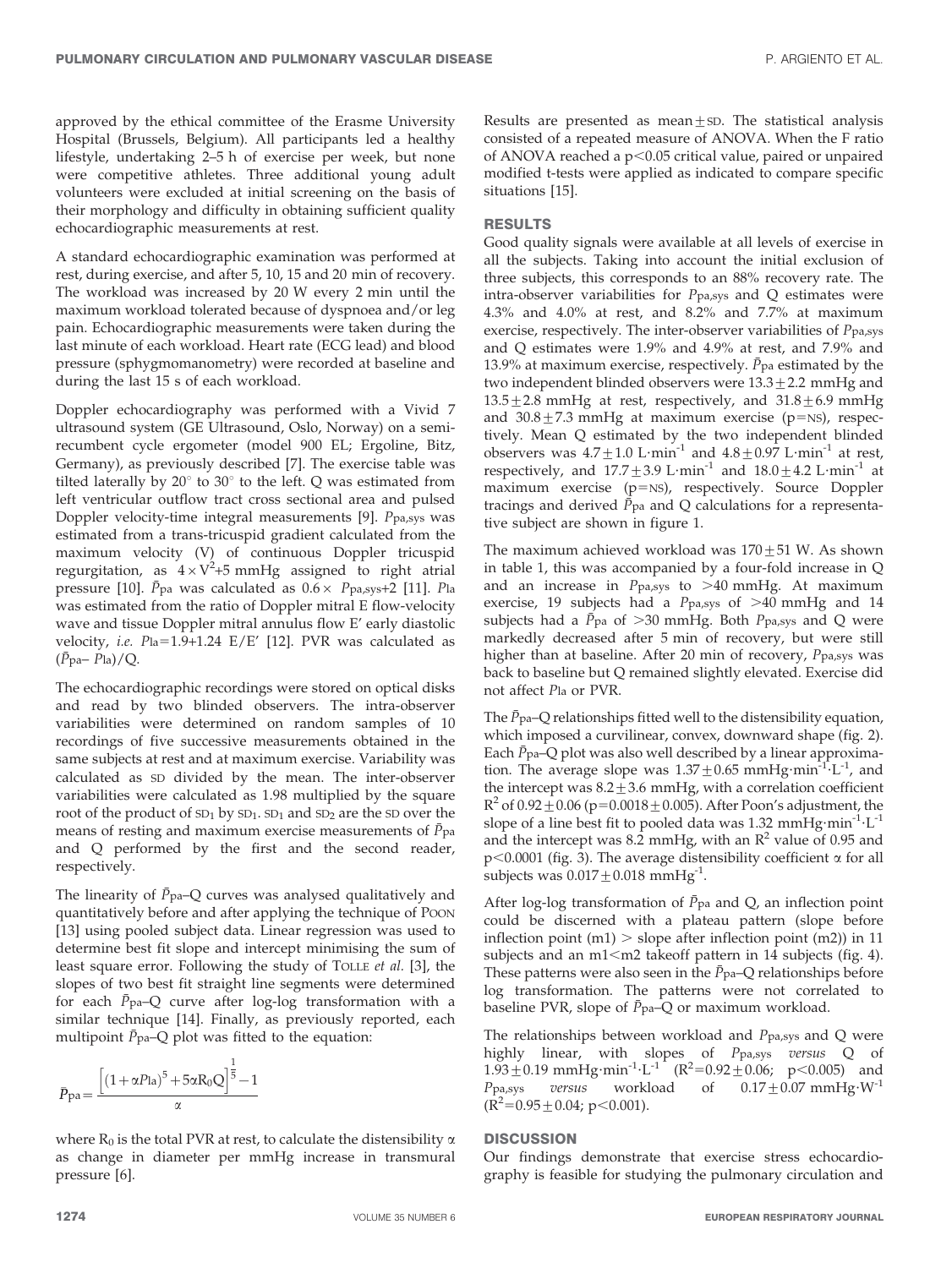

provides realistic values compared to those obtained by invasive haemodynamic measurements.

The subjects in the present study exercised in a semirecumbent position, in contrast to previous reports of upright exercise haemodynamics [3–5]. However, this would only

| <b>TABLE 1</b>               | Haemodynamic measurements at rest,<br>maximum exercise and during recovery<br>in 25 normal subjects |                         |                |              |              |
|------------------------------|-----------------------------------------------------------------------------------------------------|-------------------------|----------------|--------------|--------------|
| <b>Variables</b>             |                                                                                                     | <b>Baseline Maximum</b> | Recovery time  |              |              |
|                              |                                                                                                     | exercise                | 5 min          | $10$ min     | $20$ min     |
| HR bpm                       | $66 + 10$                                                                                           | $159 + 21*$             | $92 + 14*$     | $88 + 15*$   | $79 + 13*$   |
| SBP mmHq                     | $116 + 9$                                                                                           | $169 + 17*$             | $121 + 11*$    | $115 + 10$   | $113 + 11$   |
| Ppa, sys mmHq                | $19 + 5$                                                                                            | $46 + 11*$              | $27 + 7*$      | $24 + 6*$    | $20 + 5$     |
| Pla mmHq                     | $8 + 2$                                                                                             | $9 + 1$                 | $8 + 2$        | $8 + 1$      | $8 + 1$      |
| $Q$ L min <sup>-1</sup>      | $4.7 + 1.0$                                                                                         | $18.0 + 4.2*$           | $7.2 \pm 1.8*$ | $6.4 + 1.8*$ | $5.3 + 1.2*$ |
| PVR Woods units <sup>#</sup> | $1.2 + 0.6$                                                                                         | $1.2 + 0.5$             | $1.4 + 0.6$    | $1.3 + 0.6$  | $1.2 + 0.7$  |

Data are presented as mean $\pm$ sp. HR: heart rate; SBP: systolic blood pressure; Ppa,sys: systolic pulmonary artery pressure; Pla: left atrial pressure; Q: cardiac output; PVR: pulmonary vascular resistance.  $*$ : or mmHg·L<sup>-1</sup>·min<sup>-1</sup>.  $*$ : p<0.05 compared with baseline.

affect the relationship between  $\bar{P}_{pa}$  and Q at rest, probably by some degree of de-recruitment of the pulmonary resistive vessels at a lower Q in the upright position [4, 5, 16]. The relationship between  $\bar{P}_{pa}$  and Q has been shown to be independent of body position during exercise because of increased Q and associated full recruitment of the pulmonary circulation [4, 5, 16].

Exercise-induced PAH has recently been described as a clinical entity characterised by decreased exercise capacity and explained by an excessive increase in  $\bar{P}_{pa}$  at exercise often accompanied by a decrease in right ventricular function [3]. In the study by TOLLE et al. [3], exercise measurements were presented as log-log plots of  $\bar{P}_{pa}$  versus  $V'O_2$ , with takeoff patterns in 14 out of 15 normal subjects and frequent plateau patterns (in 32 out of 78 patients) with exercise-induced PAH. The plateau pattern was associated with a greater reduction in exercise capacity and higher PVR. In the present study,  $V'O<sub>2</sub>$ was not measured and patterns of log  $\bar{P}$  pa versus log Q were analysed instead, but it is assumed that this should not affect the relationship as  $V'O_2$  and Q are tightly correlated [3, 4]. We found that takeoff and plateau patterns were of approximate equally frequency in normal subjects and clearly shown in loglog transformed data. However, the patterns were unrelated to incremental resistance and workload, which leaves uncertainty as to their functional significance. Patterns could be produced in relation to nonlinear relationship between  $V'O<sub>2</sub>$  and Q at the

P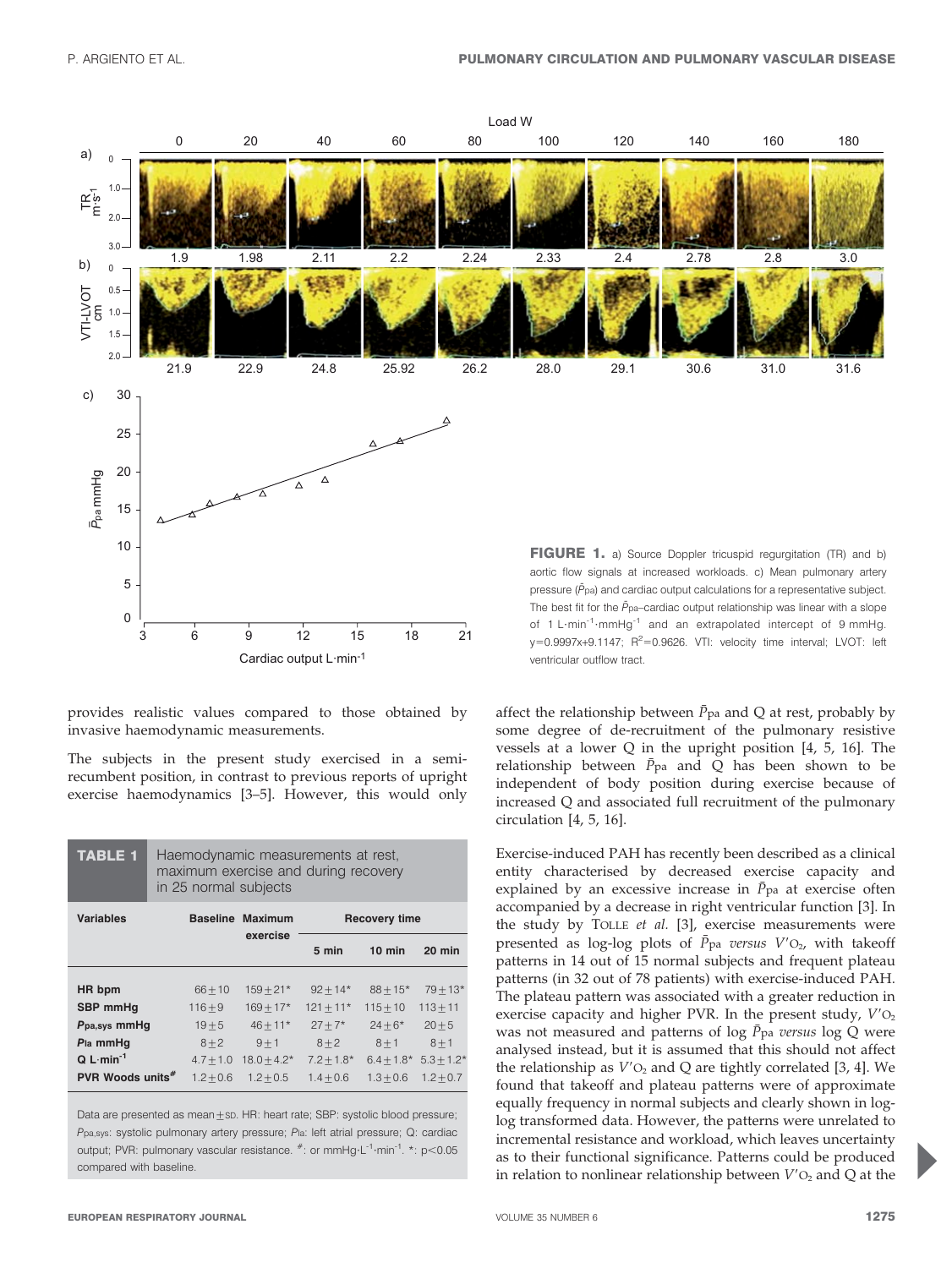

FIGURE 2. Mean pulmonary artery pressure  $(\bar{P}_{\text{pa}})$  and cardiac output measurements at rest and at progressively increased workloads in 25 healthy subjects. By best fit to a simple model of pulmonary vascular distensibility, a slight curvilinearity with convexity to the pressure axis can be seen in  $\bar{P}_{pa}$ –cardiac output relationships.

highest level of exercise [17] and log-log transform enhancement [18]. There could also have been a problem of decreased accuracy of Q measurements by Doppler echocardiography at exercise in our study. However, no patterns were identified in previously reported in vivo or in vitro multipoint  $\bar{P}_{pa}$ -Q relationships [5, 18], and could not be identified in a recent study which confirmed the clinical relevance of exerciseinduced pulmonary hypertension in scleroderma patients [19].

Pulmonary vascular pressure–flow relationships have been, until now, best described by a linear approximation, with an extrapolated pressure intercept either equal to or slightly higher than resting Pla [4, 5]. This is explained by the combined effects of resistance and distension. Previous analysis of invasive haemodynamic measurements during exercise in normal subjects showed a slope of  $\bar{P}_{pa}$ –Q of 0.94 $\pm$ 9.4 mmHg·min<sup>-1</sup>·L<sup>-1</sup> with an extrapolated pressure intercept of  $8.2 \pm 7.9$  mmHg in 63 young adults, and a slope of  $2.54 \pm 0.77$  mmHg min<sup>-1</sup>·L<sup>-1</sup> with a pressure intercept of  $2.3 \pm 5.4$  mmHg in 14 older subjects [4]. The average slope of  $\bar{P}_{pa}$ –Q of 1.37 mmHg·min<sup>-1</sup>·L<sup>-1</sup> in our study in more middle aged subjects agrees with these previous invasive measurements.

Our results also support the notion that multipoint  $\bar{P}_{pa}$ –Q relationships are slightly curvilinear [5]. In vitro studies have shown that pulmonary arterial distensibility  $\alpha$  is constant at a value of  $0.02 \text{ mmHg}^{-1}$  from one species to another, including humans [6]. In other words, on average and over the linear portion of the pressure–diameter curve, normal resistive pulmonary arteries distend by 2% of their initial diameter for each mmHg increase in transmural pressure. The same  $\alpha$ -value of 0.02 mmHg-1 has been recalculated from invasive pressure and flow measurements [6]. Our noninvasive measurements allowed for the calculation of a distensibility  $\alpha$ -coefficient calculation that was strikingly similar, which does not prove, but strongly supports, their validity. Given the complexity of the equation used to calculate  $\alpha$ , such a close agreement would indeed be very unlikely to occur by chance.



**FIGURE 3.** Poon-adjusted mean pulmonary artery pressure ( $\bar{P}_{\text{pa}}$ ) as a function of cardiac output measurements at rest and at progressively increased workloads in 25 healthy subjects. The slope was 1.32 mmHg $\cdot$ min<sup>-1</sup> $\cdot$ L<sup>-1</sup> and the intercept was 8.2 mmHg.

The distensibility coefficient  $\alpha$  has been shown by invasive studies to decrease with ageing and with chronic hypoxic exposure [6]. Log  $\alpha$  was recently reported to be inversely correlated to pulmonary arterial pulse pressure as an independent prognostic factor in severe pulmonary hypertension [20]. The clinical relevance of noninvasive determinations of pulmonary arterial distensibility warrants further investigations.

Exercise-stress echocardiography in clinical practice is often limited to measurements of peak Ppa,sys and workload. The present results underscore the importance of cardiac output measurements, which are essential for describing incremental resistance, considering that stroke volume and Q vary greatly at a given workload.

We calculated  $\bar{P}_{pa}$  from  $P_{pa,sys}$  on the basis of a previously validated equation derived from tight correlations demonstrated with invasive pulmonary haemodynamic measurements at rest and at exercise, with and without different types of pulmonary vascular disease [11, 21]. It is interesting that derived  $\bar{P}_{pa}$  calculations still led to realistic pulmonary arterial distensibility estimates.

In the present study, Pla estimated by the E/E' ratio did not increase with exercise, which seems to disagree with previous invasive studies [4, 5]. Previous validation studies compared  $E/E'$  with wedged pulmonary artery pressure ( $P$ pa) [12, 22]. Wedged Ppa measurements in these studies were actually performed with balloon-tipped pulmonary artery catheters, yielding balloon-occluded Ppa, as previously shown, to be an excellent surrogate measurement of Pla in zone III perfused lungs in a variety of pathophysiological circumstances [5]. However, estimation of wedged Ppa or Pla from E/E' has been reported to suffer from a large confidence interval estimated by an SD of  $\pm 3.8$  mmHg on the mean rest [12], and there is an absence of linear relationship between E/E' and wedged Ppa at exercise [22]. These are important limitations to the estimation of Pla at exercise in our study, and may have accounted for the absence of the expected decreased in PVR. It is of interest that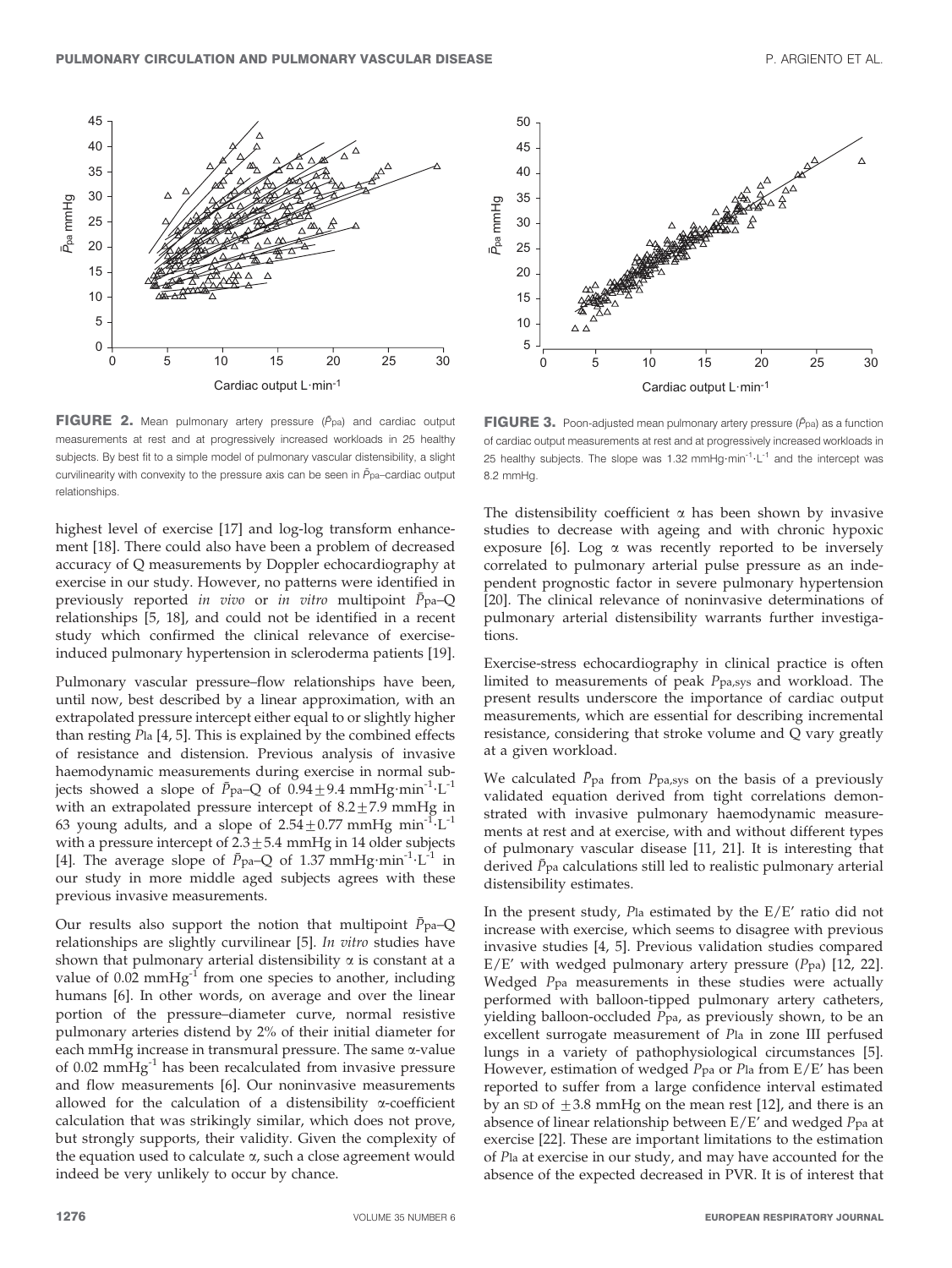

FIGURE 4. Log mean pulmonary artery pressure  $(\bar{P}_{\text{pa}})$  as a function of log cardiac output measurements at rest and at progressively increased workloads in 25 healthy subjects. Takeoff and plateau patterns can be identified in 14 and 11 subjects, respectively.

this limitation did not affect distensibility calculations, in keeping with the notion of  $\bar{P}_{pa}$  as the major determinant of pulmonary arterial compliance at the site of resistance [5]. However, more recent invasive haemodynamic measurements in physically fit normal subjects indicate that at the average workoad of 170 W and Q of 20  $L \cdot min^{-1}$  reached in our study, Pla may remain unchanged compared with supine resting baseline [16]. Absence of change or only slight increase in Pla would be undetected by changes in E/E'. Uncertainty on the estimation of Pla probably also contributed to the observed large confidence intervals on the distensibility  $\alpha$ -calculations.

Exercise echocardiography takes time (on average 40 min per subject in our study), is technically demanding and requires considerable training and experience. This is why, in some centres, measurements are often not performed during exercise but instead immediately after exercise. Our finding that Ppa,sys has a rapid but variable return to resting baseline suggests that this approach would have a poor reliability to characterise exercise-induced pulmonary hypertension.

Doppler echocardiography has been considered less than adequate for the study of the pulmonary circulation [1–3]. Concerns include poor quality control and technical demands, an excessive proportion of false positives and negatives as a screening tool for pulmonary hypertension [23], and suboptimal recovery rates of tricuspid regurgitant jets, particularly in normal subjects or in patients with obstructive lung diseases [24]. However, a large scale collaborative European study recently demonstrated how exercise echo-Doppler measurements of Ppa,sys can be used to identify normal and abnormal pulmonary vascular reactivity in family members of patients with idiopathic PAH, especially in carriers of the bone morphogenetic protein-2 mutation [25]. In that multicenter study, only 15% of subjects had inadequate tricuspid velocity signals. We have demonstrated that a high level of training and dedication allows for 88% of recovery of good-quality signals for the study of pulmonary haemodynamics in normal subjects, at rest and during exercise.

## SUPPORT STATEMENT

N. Chesler was funded by a grant (R01HL086939) from the National Institute of Health (Bethesda, MD, USA) and the Fulbright Foundation (Washington, DC, USA). P. Unger and R. Naeije received funding from Funds for Cardiac Surgery (Brussels, Belgium). R. Naeije also received funding from the Fonds de la Recherche Scientifique Médicale (Namur, Belgium) (3.4637.09).

#### STATEMENT OF INTEREST

None declared.

### ACKNOWLEDGEMENTS

The authors wish to thank M-A. Witters (Faculty of Medicine, Free University of Brussels, Belgium, Brussels) for technical assistance and P. Jespers (Laboratory of Physiology, Free University of Brussels) for his help in preparing this article.

#### **REFERENCES**

- 1 McLaughlin VV, Archer SL, Badesch DB, et al. ACCF/AHA 2009 expert consensus document on pulmonary hypertension: a report of the American College of Cardiology Foundation Task Force on Expert Consensus Documents and the American Heart Association. Circulation 2009; 119: 2250–2294.
- 2 Galie N, Torbicki A, Barst R, et al. Guidelines on diagnosis and treatment of pulmonary arterial hypertension. The Task Force on Diagnosis and Treatment of Pulmonary Arterial Hypertension of the European Society of Cardiology. Eur Heart J 2004; 25: 2243–2278.
- 3 Tolle JJ, Waxman AB, Van Horn TL, et al. Exercise-induced pulmonary arterial hypertension. Circulation 2008; 118: 2183–2189.
- Reeves JT, Dempsey JA, Grover RF. Pulmonary circulation during exercise. In: Weir EK, Reeves JT, eds. Pulmonary Vascular Physiology and Physiopathology. New York, Marcel Dekker, 1989; pp. 107–133.
- 5 Naeije R. Pulmonary vascular function. In: Peacock AJ, Rubin LJ, eds. Pulmonary Circulation: Diseases and their Treatment. 2nd Edn. London, Arnold, 2004; pp. 3–13.
- 6 Reeves JT, Linehan JH, Stenmark KR. Distensibility of the normal human lung circulation during exercise. Am J Physiol Lung Cell Mol Physiol 2005; 288: L419–L425.
- 7 Grunig E, Janssen B, Mereles D, et al. Abnormal pulmonary artery pressure response in asymptomatic carriers of primary pulmonary hypertension gene. Circulation 2000; 102: 1145–1150.
- 8 Bossone E, Rubenfire M, Bach DS, et al. Range of tricuspid regurgitation velocity at rest and during exercise: implications for the diagnosis of pulmonary hypertension. J Am Coll Cardiol 1999; 33: 1662–1666.
- 9 Christie J, Sheldahl LM, Tristani FE, et al. Determination of stroke volume and cardiac output during exercise: comparison of twodimensional and Doppler echocardiography, Fick oximetry, and thermodilution. Circulation 1987; 76: 539–547.
- 10 Yock PG, Popp RL. Noninvasive estimation of right ventricular systolic pressure by Doppler ultrasound in patients with tricuspid regurgitation. Circulation 1984; 70: 657–662.
- 11 Chemla D, Castelain V, Humbert M, et al. New formula for predicting mean pulmonary artery pressure using systolic pulmonary artery pressure. Chest 2004; 126: 1313–1317.
- 12 Nagueh S, Middleton K, Kopelen H, et al. Doppler tissue imaging: a noninvasive technique for evaluation of left ventricular relaxation and estimation of filling pressures. J Am Coll Cardiol 1997; 30: 1527–1533.
- 13 Poon CS. Analysis of linear and mildly nonlinear relationships using pooled subject data. J Appl Physiol 1988; 64: 854–858.

P